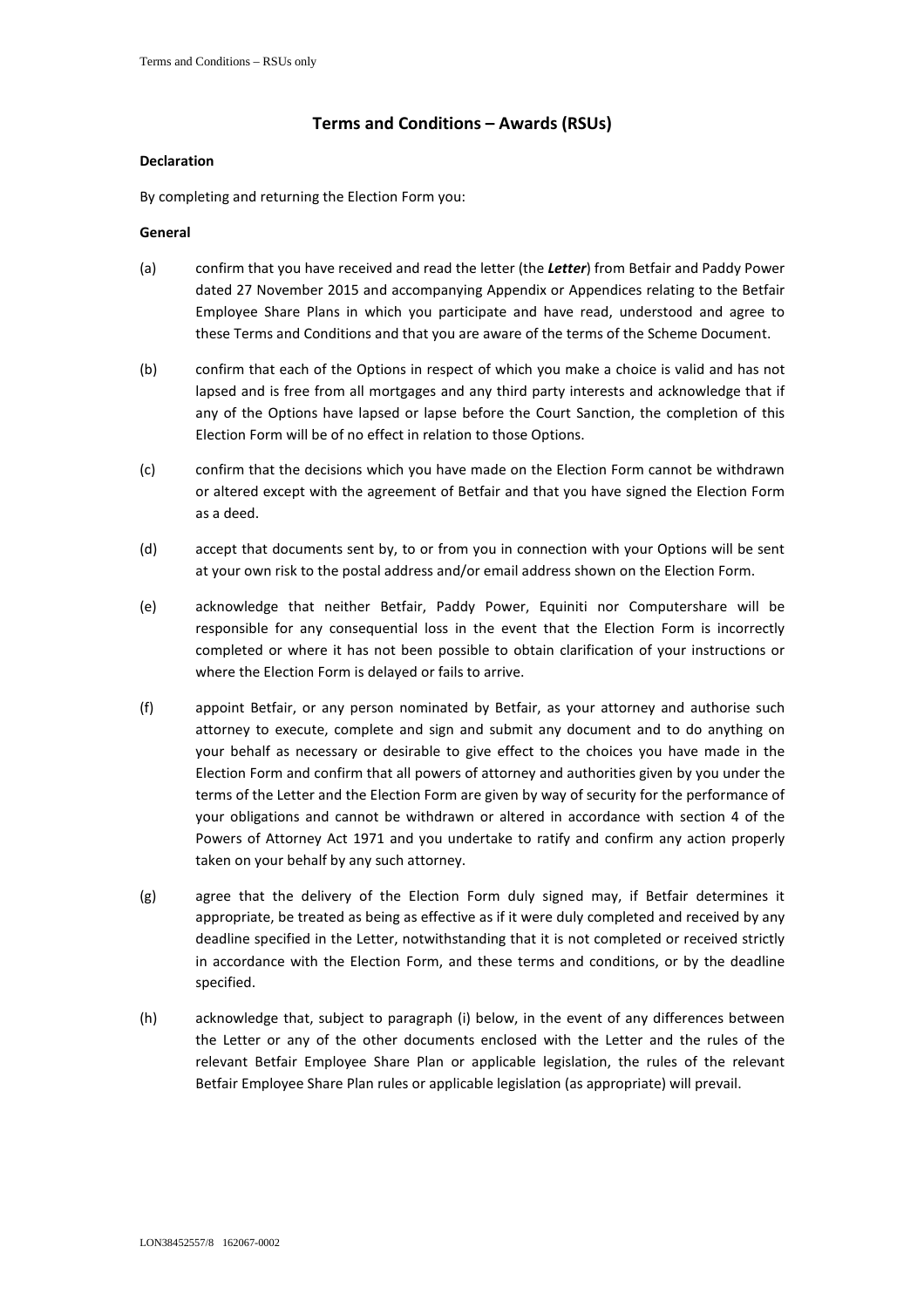#### **Nominee arrangements**

<span id="page-1-0"></span>(i) agree that the Betfair Shares acquired on the vesting of your Awards and any Paddy Power Shares acquired by you as a result of the exchange of those Betfair Shares under the Scheme (together, the *Nominee Shares*) will be held on your behalf in the Share Plan Account (as defined in the enclosed Terms and Conditions of the Share Plan Account (the *Computershare Ts&Cs*)). You acknowledge and agree that the Nominee Shares shall be held subject to the Computershare Ts&Cs except that, in the event of any difference between the Computershare Ts&Cs and these Terms and Conditions, these Terms and Conditions shall prevail.

#### **Vesting of Awards**

- (j) acknowledge that your Awards will vest conditionally upon the Scheme being sanctioned by the Court and that the Betfair Shares that you acquire on the vesting of your Awards will be subject to the Scheme and will be automatically acquired by Paddy Power Betfair for 0.4254 Paddy Power Betfair Shares per Betfair Share except in relation to any such Betfair Shares that are sold on your behalf prior to the Suspension Time.
- (k) irrevocably agree, if you have ticked Box 1A and/or Box 1B in relation to an Award, that the Betfair Shares you acquire on the vesting of that Award will be sold (either in whole if you have elected to 'sell all' or in part if you have elected to 'sell to cover') on your behalf as soon as reasonably practicable following the Court Sanction. You acknowledge that Computershare will use all reasonable efforts to effect such a sale prior to the Effective Date but, if this is not possible, a sale of the Paddy Power Betfair Shares which are received in exchange for your Betfair Shares will be arranged as soon as practicable on or after the Effective Date.

#### **Tax and social security contributions**

- <span id="page-1-1"></span>(l) where you have elected a 'sell to cover' or a 'sell all' transaction in respect of an Award, agree and authorise Computershare to sell sufficient of the Betfair Shares which you acquire on the vesting of that Award and/or, if necessary, the resulting Paddy Power Betfair Shares to provide proceeds which, after deducting dealing costs and SDRT, shall be used to satisfy the aggregate withholding obligations in respect of income tax and social security contributions or other amounts payable by your nominee or by your employer or former employer to the appropriate authorities in relation to the vesting of your Award (*Tax Withholding Liabilities*), and to account for the same to Betfair.
- <span id="page-1-2"></span>(m) acknowledge that a best estimate as to the number of Betfair Shares or Paddy Power Betfair Shares (as the case may be) required to be sold to satisfy the Tax Withholding Liabilities shall be made and that such number of shares may be increased by not more than 2% in order to reduce the risk of insufficient funds being realised.
- <span id="page-1-3"></span>(n) acknowledge that if you have elected a 'sell to cover' transaction in respect of an Award and if, due to share price movements or other external factors, sufficient funds are not realised on the sale of your Betfair Shares or Paddy Power Betfair Shares (as the case may be) to satisfy the Tax Withholding Liabilities, your employer may make a deduction of an amount equal to any shortfall from other sums owed to you by your employer via payroll.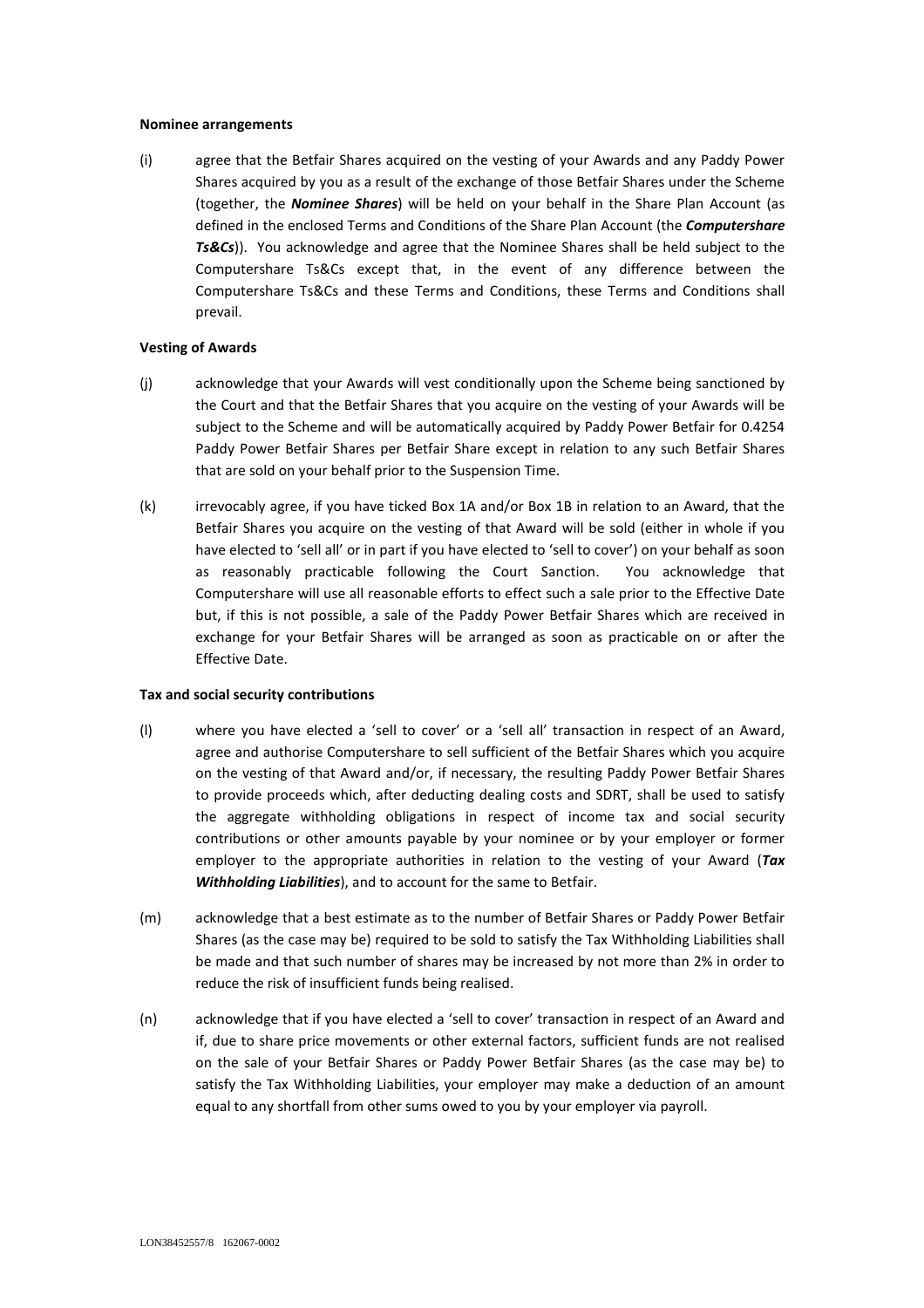- <span id="page-2-0"></span>(o) where you have elected a 'sell to cover' or a 'sell all' transaction in respect of an Award, agree and acknowledge that Computershare may aggregate your sale with sales on behalf of other participants who have elected a 'sell to cover' or 'sell all' transaction. The third party broker or dealer used to execute your transaction (the *Broker*) may also aggregate your sale with sales it receives from its other clients. This may result in a more or less favourable price than if your instruction had been executed separately. If the Broker executes a number of sales for Computershare on a particular day then it may average the price obtained for all the shares sold if different shares were sold at different prices.
- (p) where you have elected a 'hold all' transaction in respect of an Award, you confirm that you will make arrangements to ensure you have paid an amount at least sufficient to meet any Tax Withholding Liabilities in respect of the relevant Award to Computershare by electronic transfer. If Computershare does not receive sufficient cleared funds by no later than 16.00 UK time on the fifth working day before the date of the Court Sanction, you will be deemed to have elected a 'sell to cover' transaction and the terms of paragraphs [\(l\),](#page-1-1) [\(m\)](#page-1-2), [\(n\)](#page-1-3) and [\(o\)](#page-2-0) above shall apply.
- (q) you agree that you will be responsible for payment direct to the tax authorities of any capital gains tax liability arising in connection with your Awards.
- (r) agree that the information provided to you by Betfair and/or Paddy Power does not constitute tax advice and the tax treatment applicable to you will depend on your own particular individual circumstances. You acknowledge that you have been advised to take independent tax and/or financial advice if you are in any doubt about your individual circumstances.

# **Cash proceeds**

- (s) you authorise and request Betfair or Computershare or Equiniti (as applicable) to remit any cash proceeds from the sale of the Betfair Shares acquired by you on the vesting of your Awards or the resulting Paddy Power Betfair Shares (as the case may be) either (as Betfair may determine):
	- i. to Betfair or to your employer in the Betfair Group and you authorise any arrangements necessary for any such cash proceeds (less, where applicable, an amount in respect of Tax Withholding Liabilities and/or any dealing costs or SDRT in respect of such Award) to be paid to you through payroll or otherwise as Betfair may determine; or
	- ii. less, where applicable, an amount in respect of Tax Withholding Liabilities and/or any dealing costs or SDRT in respect of such Award directly to your bank account.
- <span id="page-2-1"></span>(t) agree that any cash proceeds that are remitted to your bank account by Computershare or Equiniti (as applicable) pursuant to paragraph [\(s\)ii](#page-2-1) above shall be remitted to the bank account in respect of which you have provided details on the enclosed Election Form(s).